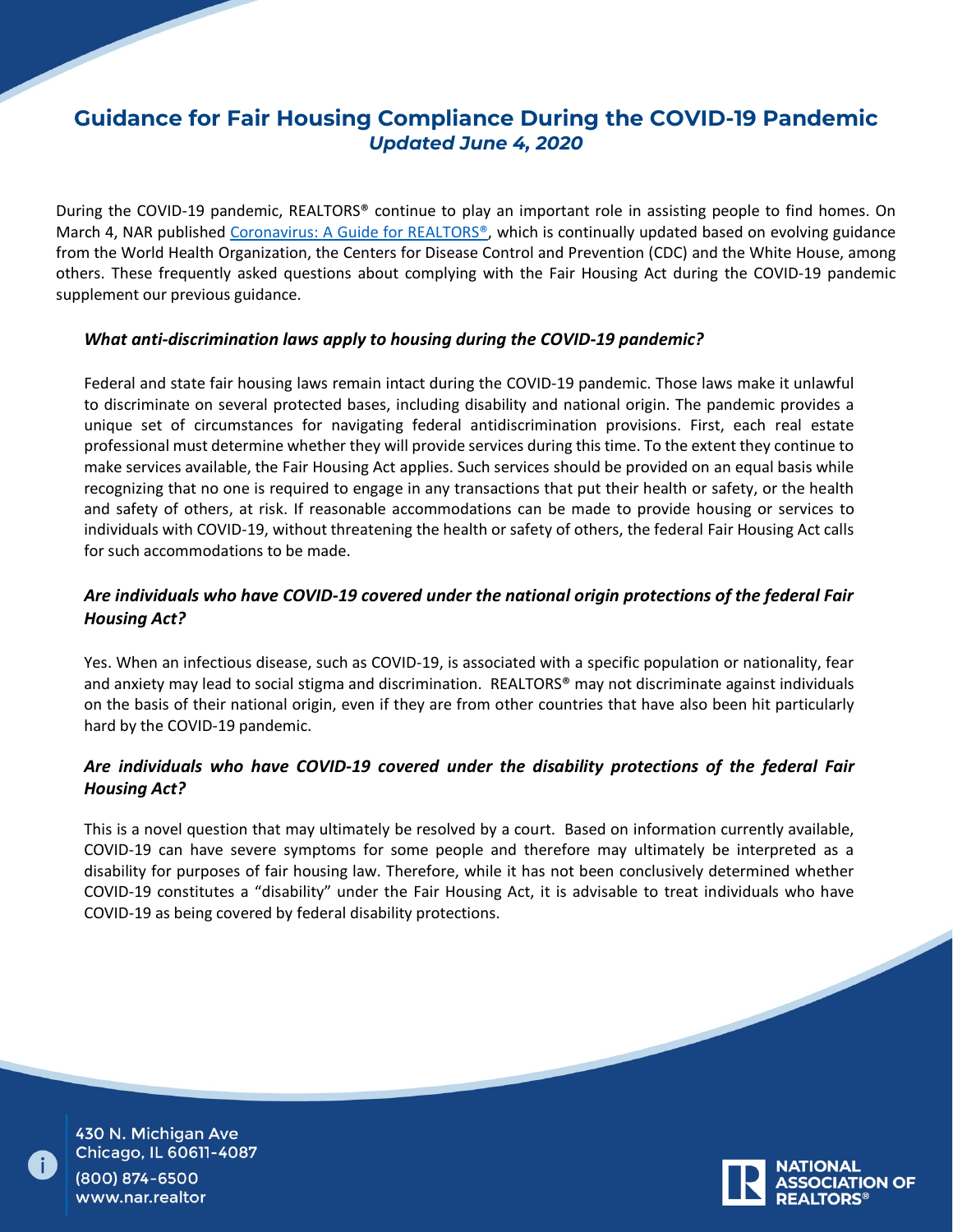## *Can I ask someone if they have been diagnosed with COVID-19 or if they have had known or potential exposures to the virus before providing services to them?*

While anti-discrimination laws would generally prohibit certain questions about a person's disability, in light of the fact that COVID-19 is widespread, highly contagious, and potentially very dangerous, some federal agencies have issued guidance relaxing this prohibition. For example, the EEOC and CDC, have each issued guidance to employers and homeless shelters, respectively, permitting symptom-related questions to be asked upon entry to a facility. This guidance suggests that it is permissible for real estate professionals to ask someone to selfdisclose any symptoms or known or potential exposures to the virus. While such questions may permit REALTORS® to take necessary safety precautions, remember that many individuals with COVID-19 are asymptomatic, so reasonable precautions should be taken regardless of whether someone knows that they have the virus or is exhibiting symptoms. Although it is permissible to ask that an individual self-disclose their exposure to or symptoms related to COVID-19, the COVID-19 crisis does not provide a basis to ask someone non-COVID-19-related health or medical questions.

## *May I require an individual complete a COVID-19 screening questionnaire before working with an individual?*

You may request that an individual self-disclose information about their COVID-19 status either verbally or in writing. A uniform practice in how this information is collected is advisable, and whether to request this information verbally or in writing is a business judgment. On the one hand, written documentation may prove useful in litigation should a future plaintiff make an argument about whether they were asked to disclose their illness, or whether the health questions had been asked in a selective or particular manner. On the other hand, collecting and maintaining health data about individuals creates a risk that this sensitive data could be revealed, for example, through a data breach or subpoena. Making a verbal inquiry may achieve the same or a similar benefit as a written inquiry, and it may obviate the risk of such disclosure.

If you are considering collecting this information in writing, be sure to consult state law requirements regarding the preservation and maintenance of data.

#### *May I restrict children from attending in-person showings?*

Imposing such restrictions are not a recommended best practice. The Fair Housing Act prohibits discrimination based on familial status, and restrictions on children – and families with children – may create legal exposure. If you wish to place restrictions on entering the home due to concerns related to COVID-19, consider alternative restrictions instead, such as restricting showings to purchasers of record or restricting the number of visitors allowed in the home at a time, along with adherence to CDC best practices for the preventing exposure to, and the spread of, COVID-19.

#### *Am I obligated to assist or show or provide housing to someone who has or may have COVID-19?*

REALTORS<sup>®</sup> who choose to continue providing services during this time, have an obligation to make reasonable accommodations to assist or provide housing to individuals who have COVID-19 when able to do so *without posing a threat to the health and safety to themselves or others*. The federal fair housing law makes an exception to the general anti-discrimination obligations where providing assistance or housing to someone would pose a direct threat to the health and safety of others. For example, when showing housing to such individuals would pose a direct threat to the broker's or others' health and safety, and when a reasonable accommodation to mitigate that threat is not possible, then the broker may decline to show the housing to the infected individual.

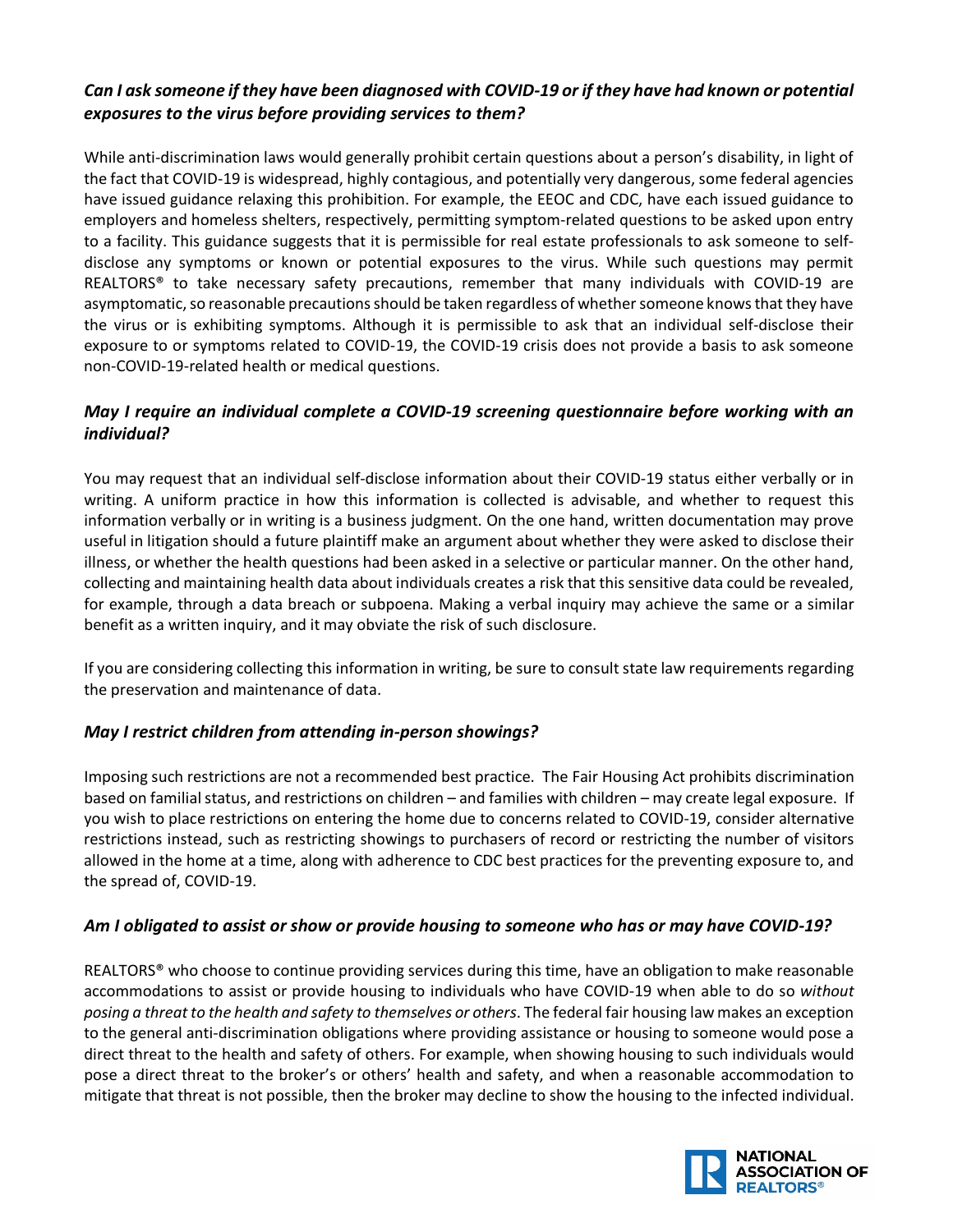When determining whether a reasonable accommodation exists to mitigate the threat, it is important to make an individualized assessment about the risks posed by each individual and the extent to which a reasonable accommodation may be made for these individuals. For example, to the extent it is possible to assist or show or provide housing to an individual who has COVID-19 without threatening the broker's health or the health and safety of others, such measures should be undertaken.

### *What constitutes a "reasonable accommodation"?*

The federal Fair Housing Act requires, to the extent possible, an assessment of whether a "reasonable accommodation" can be made to provide equal access to housing and services to individuals who have a disability. During the COVID-19 pandemic, homeowners may be quarantining in properties and clients, buyers, agents and other professionals may be seeking to enter occupied properties. Thus, the "reasonable accommodation" analysis must evaluate the need to provide housing or services to individuals who have the COVID-19 virus while also protecting the health of all parties to a transaction. This analysis should specifically take into account the fact that the virus is highly contagious and potentially very dangerous if contracted, and each circumstance should be analyzed individually in order to make the accommodation that is most suitable for the situation. Some examples of reasonable accommodations for which sound public health rationales may be advanced, may include offering virtual showings of properties; requiring that the individual requesting the accommodation send a proxy to view the property rather than view it themselves; or providing addendum options such as a Sight Unseen Rider or a contingency that the contract is subject to a later in-person visit at a specified later date in time.

REALTORS® should consider reasonable accommodations, like the examples above, to mitigate health risks while continuing to serve clients and ensuring compliance with all state and federal anti-discrimination laws. However, to the extent that accommodations for individuals who have the COVID-19 virus still present a risk to anyone's health and safety, impose undue financial and administrative burdens, or fundamentally alter your services, the Fair Housing Act does not require the provision of such accommodations.

#### *What should I do if my proposed reasonable accommodation is rejected?*

The reasonable accommodation framework is an interactive one. If the individual requesting the accommodation offers an alternative solution that is reasonable in light of known circumstances, and mitigates the direct threat of harm, then real estate professionals must consider that option. However, if the proposed accommodation does not adequately mitigate the direct threat of harm, the Fair Housing Act would not require provision of the accommodation. Consult local legal counsel when evaluating requests for reasonable accommodation.

#### *What general safety precautions should I take when providing services?*

Consider implementing safety precautions that protect not only against those persons known to have contracted the virus but also the many individuals who may be asymptomatic carriers of COVID-19. The widespread numbers of persons who may be asymptomatic carriers suggests REALTORS® should take safety precautions in every real estate transaction, regardless of whether any party is known to have or been exposed to COVID-19. If these measures are applied consistently, a REALTOR<sup>®</sup> can avoid the potential fair housing liability of selectively applying mitigation practices to only certain consumers believed to be of greater health and safety threat based on an unlawful purpose, such as the consumer's national origin.